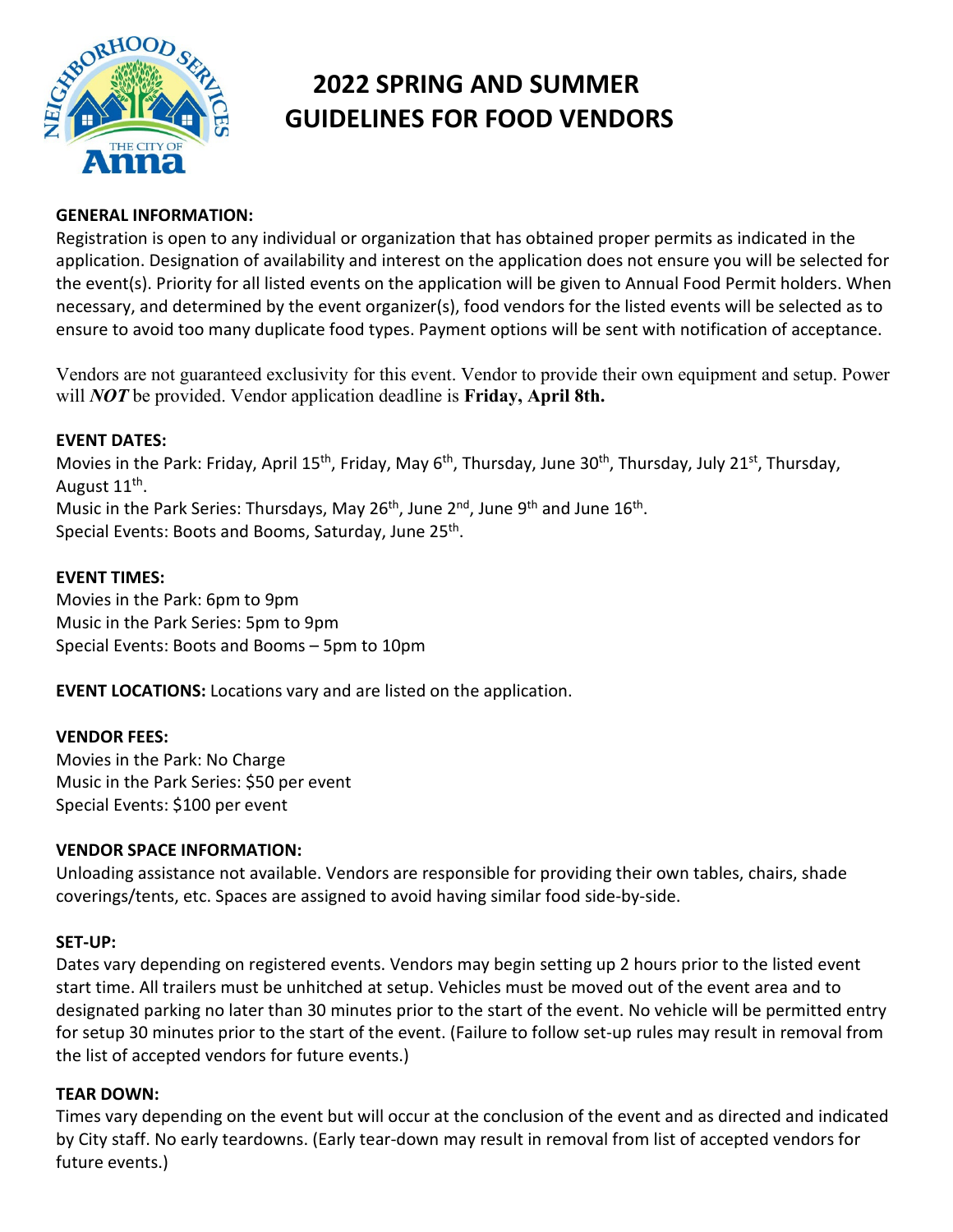# **TAX INFO:**

Vendors are required to collect and remit state and local sales tax (please contact tax authorities to determine if applicable to your business). NO APPLICANTS WILL BE ACCEPTED WITHOUT A COPY OF YOUR CURRENT TEXAS SALES TAX PERMIT. If submitting application online, please attach virtual copy or postmark a copy within 3 business days of application submission. Contact the State Comptroller's Office for more tax info.

# **VENDOR TYPES: (see descriptions below)**

**Food Vendor:** Includes vendors selling ready-to-eat food from a food truck or booth.

**APPLICATION DEADLINE:** Friday, April 8th, 2022.

**PAYMENT DEADLINE**: Two weeks prior to the listed event date. No refunds after this time or for bad weather.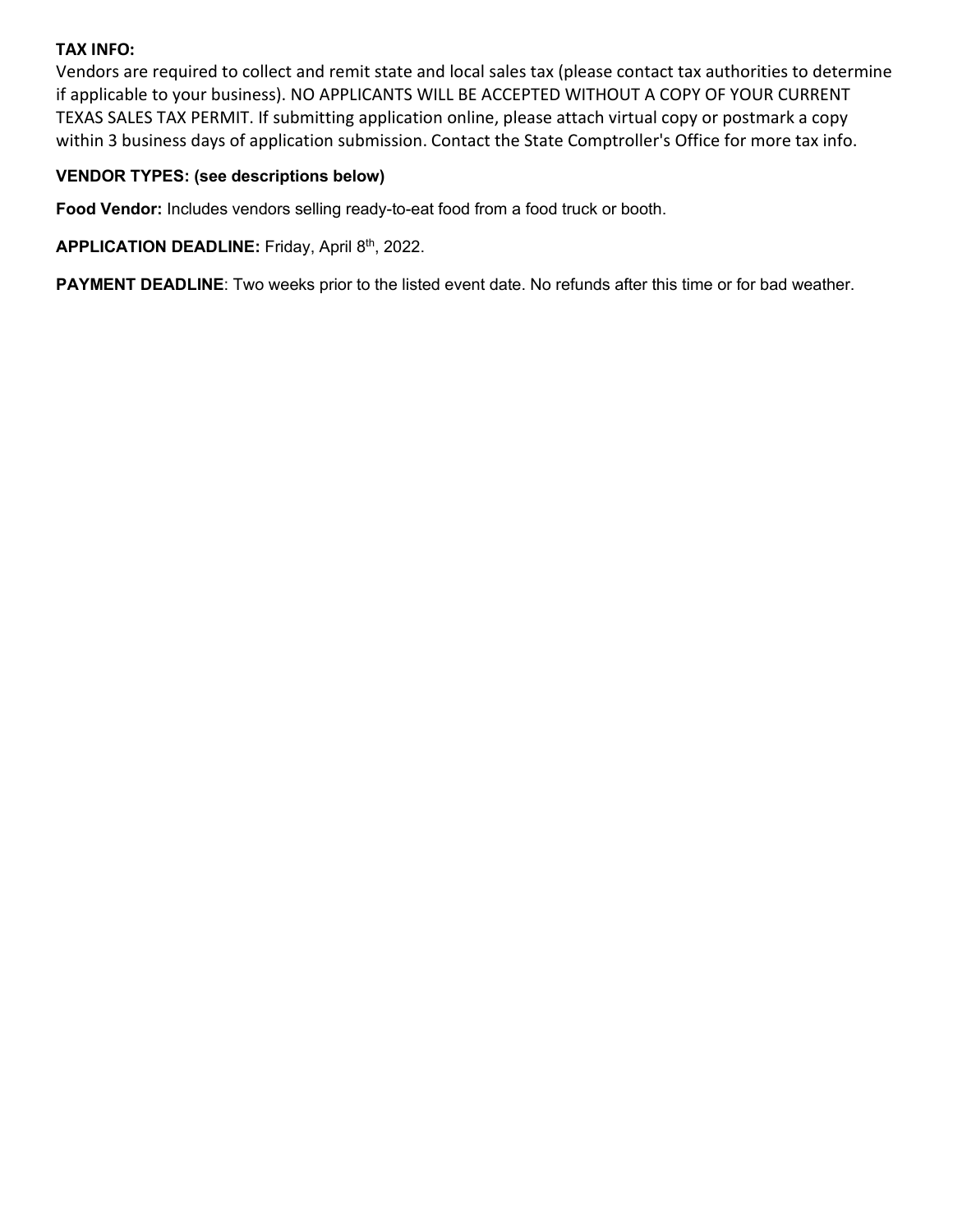

# **2022 City of Anna Spring and Summer Food Vendor Special Event Application**

| Name of Business or Organization: |                         |        |      |  |
|-----------------------------------|-------------------------|--------|------|--|
| Name of Primary Contact:          | Phone Number:           |        |      |  |
| Address:                          | Citv:                   | State: | Zip: |  |
| <b>Email Address:</b>             | <b>Website Address:</b> |        |      |  |

| <b>BUSINESS INFORMATION</b>                                                                                                                                                                                                                                                                                                                                                                                               |  |  |  |  |
|---------------------------------------------------------------------------------------------------------------------------------------------------------------------------------------------------------------------------------------------------------------------------------------------------------------------------------------------------------------------------------------------------------------------------|--|--|--|--|
| Vendor Type: □Food Vendor                                                                                                                                                                                                                                                                                                                                                                                                 |  |  |  |  |
| Texas Sales Tax ID#:<br>(Please attach copy)                                                                                                                                                                                                                                                                                                                                                                              |  |  |  |  |
| Describe the type of food you are selling (please attach a menu of items to be sold and a photo of your<br>booth or food truck):                                                                                                                                                                                                                                                                                          |  |  |  |  |
| Please describe your set-up and the dimensions of set-up (all items must fit within your space):                                                                                                                                                                                                                                                                                                                          |  |  |  |  |
| Will you be bringing a generator? $\Box$ Yes $\Box$ No                                                                                                                                                                                                                                                                                                                                                                    |  |  |  |  |
|                                                                                                                                                                                                                                                                                                                                                                                                                           |  |  |  |  |
| Events you are interested in attending: (Designation of availability and interest on the application does not<br>ensure you will be selected for the event(s))                                                                                                                                                                                                                                                            |  |  |  |  |
| □Movie in the Park, 6pm to 9pm (No vendor charge for these events):                                                                                                                                                                                                                                                                                                                                                       |  |  |  |  |
| □ Friday, April 15 <sup>th</sup> at Slayter Creek Park (425 W. Rosamond Pkwy)                                                                                                                                                                                                                                                                                                                                             |  |  |  |  |
| □ Friday, May 6 <sup>th</sup> at Sherley Heritage Park (101 S. Sherley Park)                                                                                                                                                                                                                                                                                                                                              |  |  |  |  |
| □ Thursday, June 30 <sup>th</sup> at Slayter Creek Park (425 W. Rosamond Pkwy)                                                                                                                                                                                                                                                                                                                                            |  |  |  |  |
| □ Thursday, July 21 <sup>st</sup> at Henry Clay "Yank" Washington Park (636 Banbury Dr.)                                                                                                                                                                                                                                                                                                                                  |  |  |  |  |
| $\Box$ Thursday, August 11 <sup>th</sup> at Baldwin Park (1235 Lakeview Drive)                                                                                                                                                                                                                                                                                                                                            |  |  |  |  |
| □Music in the Park Series at Slayter Creek Park from 5pm to 9pm (\$50 vendor charge per event):<br>$\Box$ Thursday, May 26 <sup>th</sup> featuring Touch-A-Truck event and Memphis Soul concert<br>$\Box$ Thursday, June 2 <sup>nd</sup> featuring The Spazmatics concert<br>$\Box$ Thursday, June 9 <sup>th</sup> featuring Emerald City concert<br>$\Box$ Thursday, July 16 <sup>th</sup> featuring Forever Mac concert |  |  |  |  |
| $\square$ Special Events (\$100 per event)                                                                                                                                                                                                                                                                                                                                                                                |  |  |  |  |
| $\square$ Boots and Booms featuring a Fourth of July Firework Show and ZZTEX Concert                                                                                                                                                                                                                                                                                                                                      |  |  |  |  |
| at Slayter Creek Park from 5pm to 10pm                                                                                                                                                                                                                                                                                                                                                                                    |  |  |  |  |